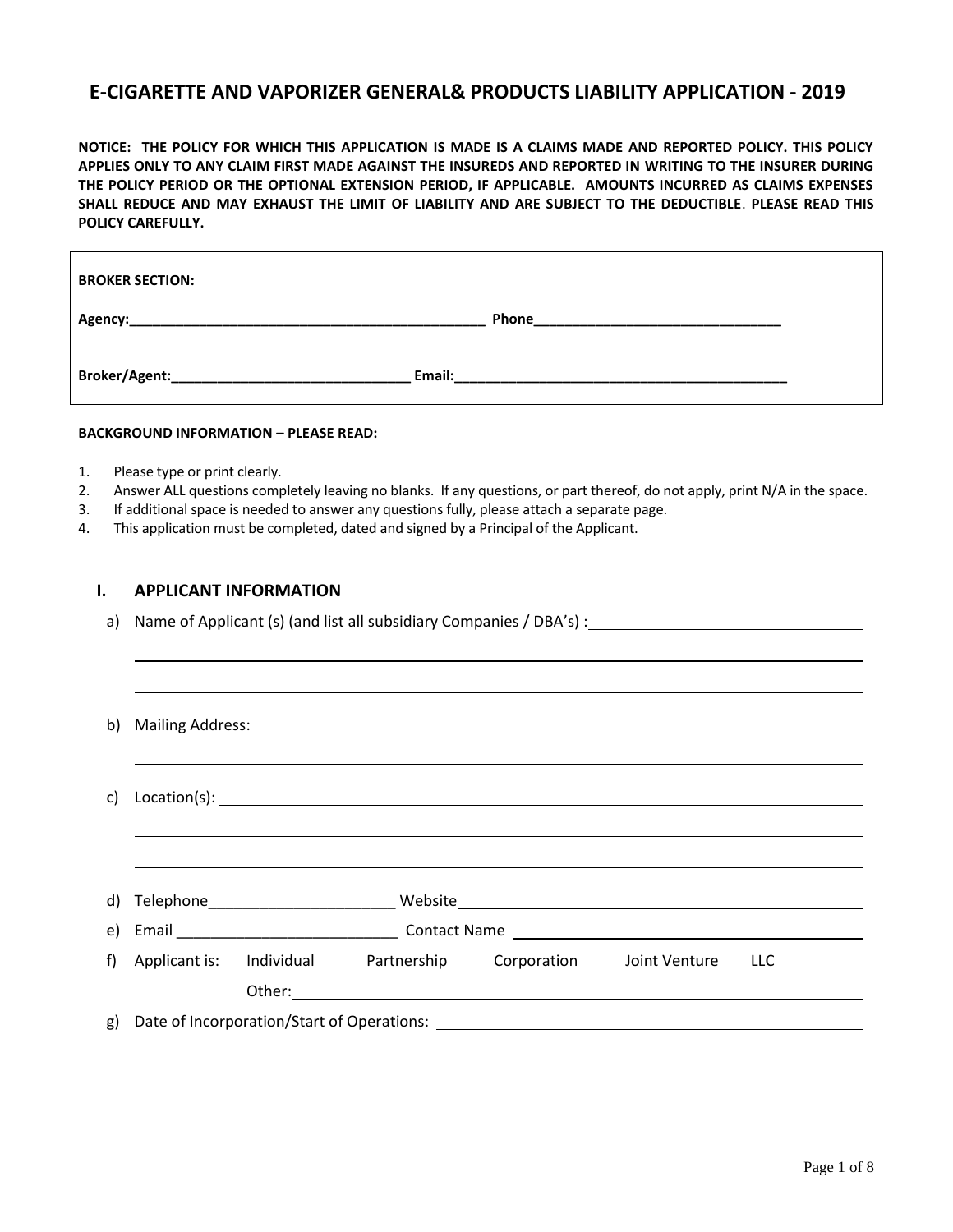h) Applicant(s) operations (please confirm % of each activity):

| Manufacturer                                                                           |                                       | Wholesale/Distributor        |                                |
|----------------------------------------------------------------------------------------|---------------------------------------|------------------------------|--------------------------------|
| Importer                                                                               |                                       | Exporter                     |                                |
| Manufacturers Rep                                                                      |                                       | Retail                       |                                |
| <b>Contract Manufacturer</b>                                                           |                                       | Other                        |                                |
| i)<br>Gross Sales:                                                                     | Single cell Batteries<br>and Chargers | Eliquids                     | <b>Total Sales</b>             |
| Projected Next 12 months:<br>a.                                                        | USD                                   | <b>USD</b>                   | <b>USD</b>                     |
| This Year/YTD:<br>b.<br>Last year:<br>c.                                               | USD<br>USD <b>Santa</b>               | $\mathsf{USD}$<br><b>USD</b> | USD <sub>b</sub><br><b>USD</b> |
| Any Foreign Sales?<br>j)                                                               | <b>Yes</b><br>No.                     |                              |                                |
| If yes, list countries and % of sales?                                                 |                                       |                              |                                |
| k) Is the applicant owned by, invested in, affiliated with or in any way working for a |                                       |                              |                                |
| Tobacco company?                                                                       |                                       |                              | Yes<br>No                      |

## **II. HARDWARE/COMPONENTS**

a) What products do you Manufacture (M), Sell (S) or distribute (D):

| <b>Product Type</b>                                                                                           | М | S | D |
|---------------------------------------------------------------------------------------------------------------|---|---|---|
| E-Cigarettes/Vaporisers (cigalikes, e hookah pens, aromatherapy inhalers, dry herb vaporiser)                 |   |   |   |
| Mod with Sealed Batteries                                                                                     |   |   |   |
| Batteries and chargers (single cell batteries - not including sealed batteries within mods)                   |   |   |   |
| Accessories (Tanks, coils, wicks, drip tips, mouthpieces)                                                     |   |   |   |
| Dry Herb Vaporiser (device designed to consume marijuana or other flowers/herbs)                              |   |   |   |
| Heat Not Burn Devices (device designed to consume tobacco)                                                    |   |   |   |
| Ultra Portable closed system or 'Pod System' Devices (note - if you sell a pod device under your              |   |   |   |
| own brand but outsource manufacture – please tick M, if selling only 3 <sup>rd</sup> party pod devices S or D |   |   |   |
| will apply)                                                                                                   |   |   |   |
| Other (please describe)                                                                                       |   |   |   |

b) If you are selling or distributing only - who are the manufacturers you work with and where are they located?(All must be listed)

| c) Are you included as AI on the insurance of your suppliers?                                         | Yes  | No |
|-------------------------------------------------------------------------------------------------------|------|----|
| If you are selling batteries:                                                                         |      |    |
| d) Do all of the batteries and chargers you distribute/sell come with CE certification or similar?    | Yes. | No |
| e) Do all of the batteries and chargers you sell have a safety mechanism to prevent overcharging? Yes |      | No |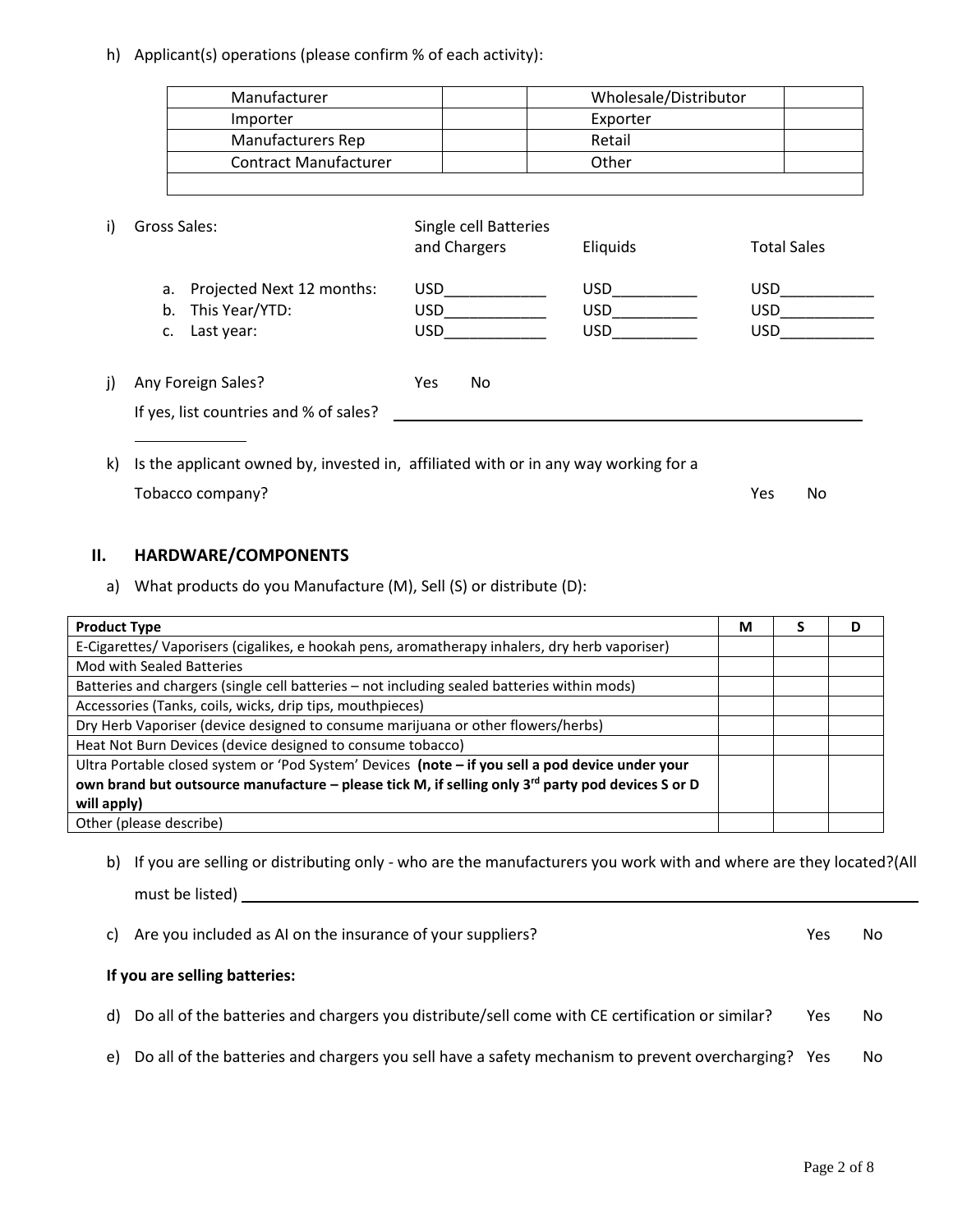f) Do you sell or have you ever sold any of the following brands – if so – please enter sales:

|              | E-fest<br><b>MXJO</b><br>LG                |            |    |
|--------------|--------------------------------------------|------------|----|
| g)           | Do you rewrap or sell rewrapped batteries? | <b>Yes</b> | No |
| h)           | Do you sell charging bags or carry cases   | Yes        | No |
| $\mathsf{i}$ | Where do you source your batteries from:   |            |    |

\_\_\_\_\_\_\_\_\_\_\_\_\_\_\_\_\_\_\_\_\_\_\_\_\_\_\_\_\_\_\_\_\_\_\_\_\_\_\_\_\_\_\_\_\_\_\_\_\_\_\_\_\_\_\_\_\_\_\_\_\_\_\_\_\_\_\_\_\_\_\_\_\_\_\_\_\_\_\_\_\_\_\_\_\_\_\_\_

#### **III. E-LIQUIDS**

a) What products do you Manufacture (M), Sell (S) or distribute (D):

| <b>Product Type</b>                                                                               | М | D |
|---------------------------------------------------------------------------------------------------|---|---|
| Finished E-Liquids (NOTE - mixing of PG/VG, Nicotine and flavourings is considered manufacture of |   |   |
| finished e liquids                                                                                |   |   |
| <b>Flavorings or Flavoring Extracts</b>                                                           |   |   |
| Propylene Glycol or Vegetable Glycerine                                                           |   |   |
| Liquid Nicotine                                                                                   |   |   |
| Pre filled cartridges or pods                                                                     |   |   |
| Other (please describe)                                                                           |   |   |

b) Do your liquids contain:

| Tobacco Extracts<br><b>High Strength Nicotine Salts</b>                                                           | Yes<br>Yes. | No.<br>No. |
|-------------------------------------------------------------------------------------------------------------------|-------------|------------|
| If liquids contain High Strength Nicotine Salts, are they labelled not for use with<br>high power sub ohm devices | Yes.        | No.        |
| c) Are you a member of AEMSA?<br>(If yes – please skip to question d) below. If no – please complete section d)   | Yes         | No.        |

- d)
- i. If the products you sell are not manufactured by you please confirm the name of supplier or contract manufacturer and country of origin:  $\blacksquare$
- ii. If products are manufactured by you:
	- 1. where do you source your flavoring chemicals, PG/VG and Liquid Nicotine? (List Country of origin and Supplier ): \_\_\_\_\_\_\_\_\_\_\_\_\_\_\_\_\_\_\_\_\_\_\_\_\_\_\_\_\_\_\_\_\_\_\_\_\_\_\_\_\_\_\_\_\_\_\_\_\_\_\_\_\_\_

\_\_\_\_\_\_\_\_\_\_\_\_\_\_\_\_\_\_\_\_\_\_\_\_\_\_\_\_\_\_\_\_\_\_\_\_\_\_\_\_\_\_\_\_\_\_\_\_\_\_\_\_\_\_\_\_\_\_\_\_\_\_\_\_\_\_\_\_\_\_\_

\_\_\_\_\_\_\_\_\_\_\_\_\_\_\_\_\_\_\_\_\_\_\_\_\_\_\_\_\_\_\_\_\_\_\_\_\_\_\_\_\_\_\_\_\_\_\_\_\_\_\_\_\_\_\_\_\_\_\_\_\_\_\_\_\_\_\_\_\_\_\_\_

\_\_\_\_\_\_\_\_\_\_\_\_\_\_\_\_\_\_\_\_\_\_\_\_\_\_\_\_\_\_\_\_\_\_\_\_\_\_\_\_\_\_\_\_\_\_\_\_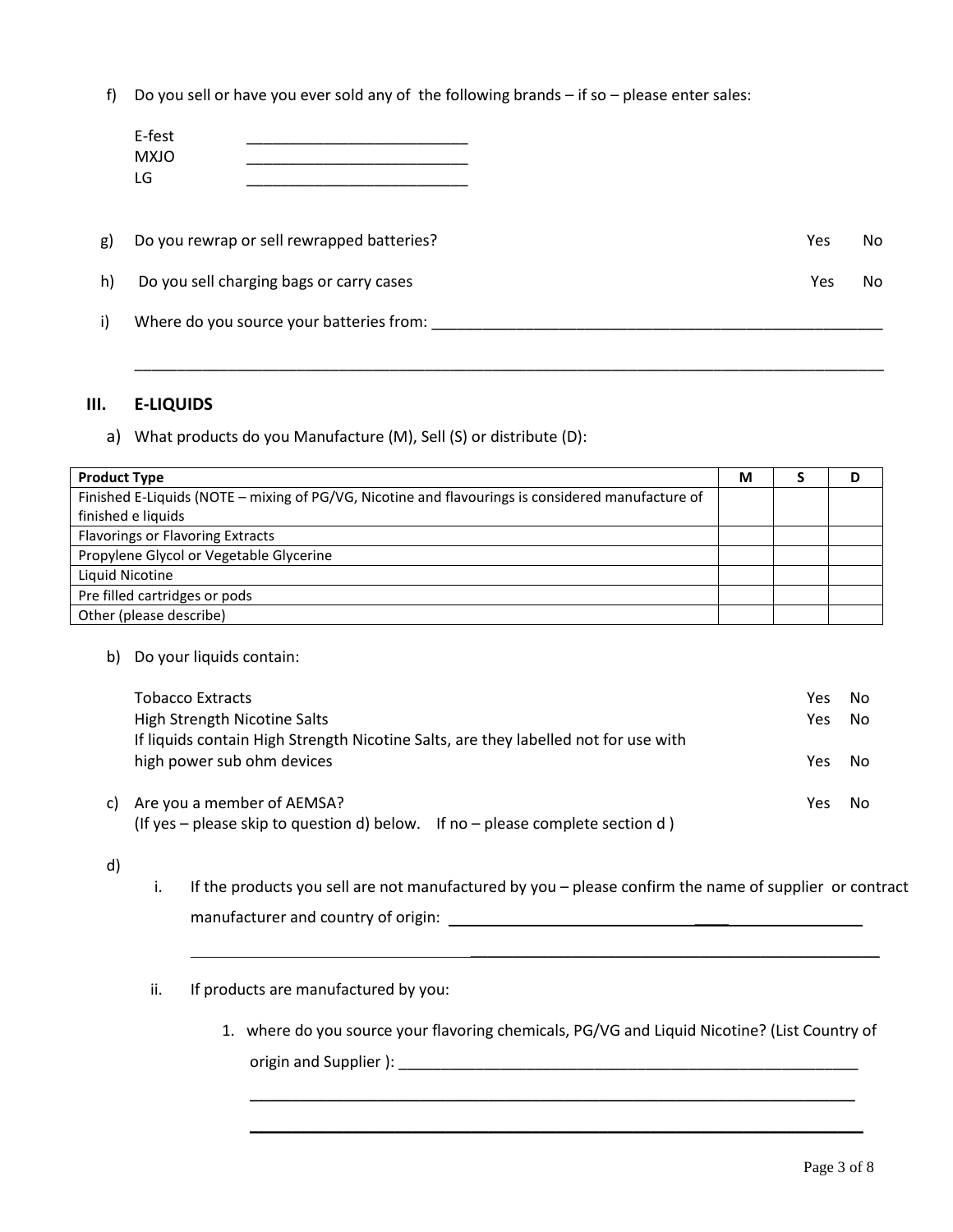| 2. are these ingredients USP (US Pharmacopoeia) grade certified or equivalent?                                        | Yes. | No. |
|-----------------------------------------------------------------------------------------------------------------------|------|-----|
| 3. do you purchase these ingredients in bulk?                                                                         | Yes. | No. |
| 4. if so, do you store appropriately and manage expiry dates                                                          | Yes. | No. |
| 5. do you receive product safety data sheets with your flavors?                                                       | Yes. | No. |
| 6. are the flavoring extracts you purchase from a $3rd$ party supplier made<br>specifically for use within e liquids? | Yes  | No. |

7. where are e-liquids mixed:

| Dedicated Clean Room                        |  |
|---------------------------------------------|--|
| Contracted out to a 3rd party lab           |  |
| Warehouse                                   |  |
| Staff only area in store                    |  |
| Counter in store or Vape Lounge as required |  |
| Other (please describe)                     |  |

#### e) **Warranties.**

**The applicant understands that no coverage shall be afforded to finished products:** 

- **1) where the nicotine content has not been tested to verify the final content matches the amount declared on the label**
- **2) which are not sold in child proof/ tamper proof containers**
- **3) which do not have warnings (see section V) on the label**

\_\_\_\_\_\_\_\_\_\_\_\_\_\_\_\_\_\_\_\_\_\_\_\_\_\_\_\_\_\_\_\_\_\_\_\_\_\_\_\_\_\_\_\_\_\_\_\_\_\_\_\_\_\_\_\_\_\_\_\_\_\_\_\_\_\_\_\_\_\_

**4) which do not display a Prop 65 warning on the label. (applicable only to Nicotine products sold in California)**

**The applicant further understands that, as a requirement of coverage, all manufacturers must sterilise their mixing/testing/extraction equipment using FDA approved chemicals or alcohols or via Autoclave system.** 

**Please confirm your acceptance by signing below:** 

| e) | Does your E-liquid contain Taurine, Caffeine or any Stimulants OTHER than Nicotine? | Yes | No |
|----|-------------------------------------------------------------------------------------|-----|----|
|    | If yes please list $::$<br>i.                                                       |     |    |
| f) | Does your e-liquid contain CBD?                                                     | Yes | No |
|    | What percentage of sales is for CBD E-Liquids?                                      |     |    |

ii. Do you sell any other CBD products?

| <b>Product Type</b>                                                                 | <b>Please tick</b> |
|-------------------------------------------------------------------------------------|--------------------|
| Edibles – candy, snacks, chocolate, drops and losenges, CBD infused drinks and teas |                    |
| Tinctures and oils for oral administration                                          |                    |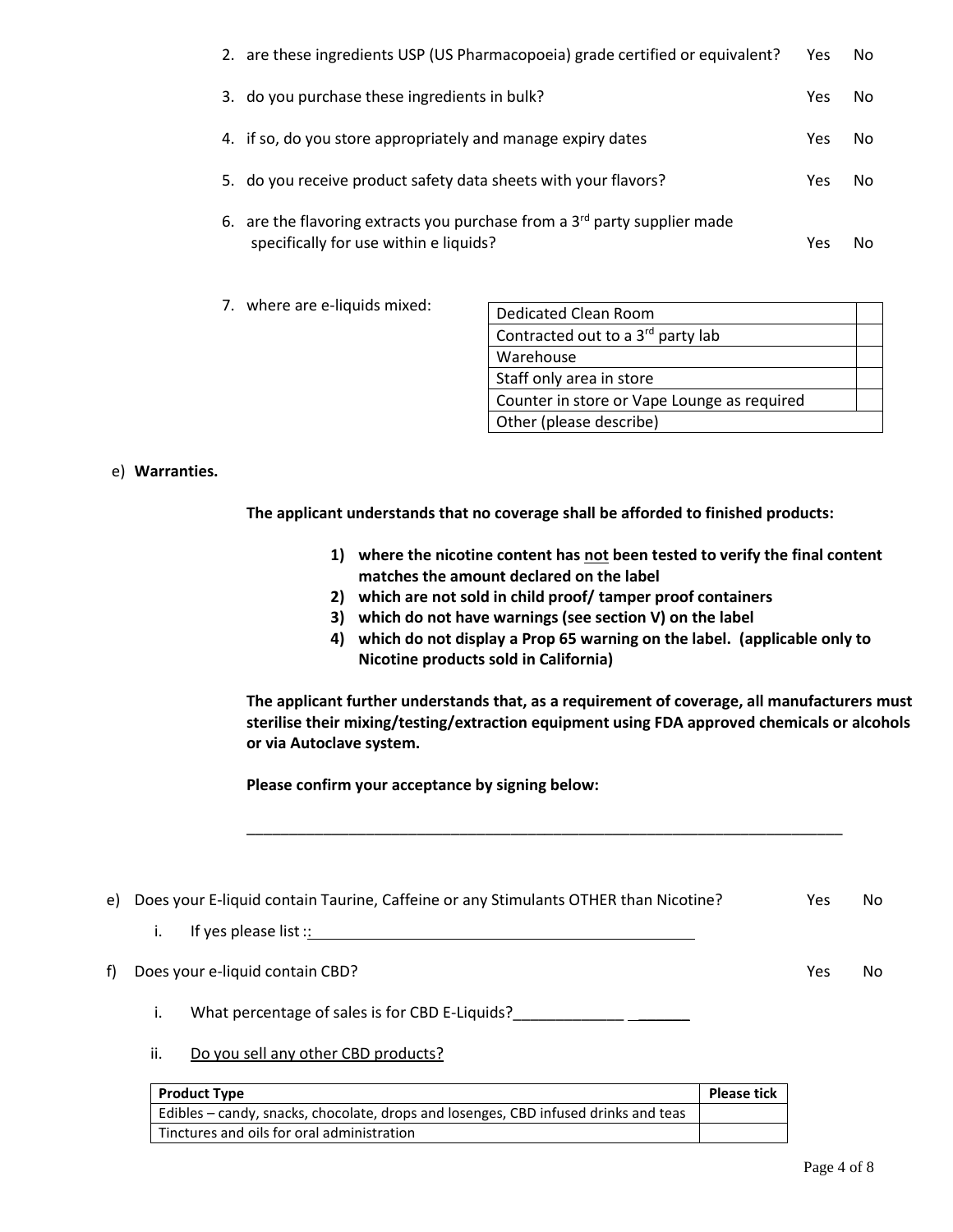|     |                                                                                   | Lotions, massage oils or hair products                                                                                      |     |     |
|-----|-----------------------------------------------------------------------------------|-----------------------------------------------------------------------------------------------------------------------------|-----|-----|
|     |                                                                                   | Supplements or pills containing CBD                                                                                         |     |     |
|     |                                                                                   | Animal products                                                                                                             |     |     |
| IV. | <b>VAPE SHOPS</b>                                                                 |                                                                                                                             |     |     |
| a)  |                                                                                   | Are E-liquid flavour combinations mixed by employees only?                                                                  | Yes | No. |
| b)  |                                                                                   | Do you offer free flavor samples?                                                                                           | Yes | No. |
| c)  |                                                                                   | If so, are your samples Nicotine free?                                                                                      |     |     |
| d)  |                                                                                   | Are the staff appropriately trained on how to handle liquid nicotine and aware of the<br>dangers associated with spillage ? | Yes | No. |
| e)  |                                                                                   | Does this location have a hookah lounge or vaping lounge?                                                                   | Yes | No. |
| f)  |                                                                                   | Does this location have any of the following:                                                                               |     |     |
|     | □ Live Music/DJs                                                                  |                                                                                                                             |     |     |
|     |                                                                                   | □ Bouncers/Doormen                                                                                                          |     |     |
|     |                                                                                   | □ Liquor Sold/Served                                                                                                        |     |     |
|     |                                                                                   | □ Fresh Food Service                                                                                                        |     |     |
|     |                                                                                   | e) Would you like your GL coverage to extend to events in your vaping lounge?                                               | Yes | No. |
| V.  | <b>WARNINGS</b>                                                                   |                                                                                                                             |     |     |
| a)  |                                                                                   | Do you warn your customers about:                                                                                           |     |     |
|     | i.                                                                                | Nicotine and addiction?                                                                                                     | Yes | No  |
|     | ii.                                                                               | Nicotine overdose (how much advisable to vape each day and/or strength)                                                     | Yes | No  |
|     | iii.                                                                              | Explosion risk due to overcharging and charging with incompatible                                                           |     |     |
|     |                                                                                   | devices (including USB, car adaptors and iPhone chargers)?                                                                  | Yes | No  |
|     | iv.                                                                               | Toxicity of E-Liquid if spilled on skin?                                                                                    | Yes | No  |
|     | ٧.                                                                                | Dangers of inappropriate storage of batteries (i.e. loose in pocket/handbags)?                                              | Yes | No  |
| b)  |                                                                                   | Are these warnings given in writing or verbally?                                                                            |     |     |
| c)  |                                                                                   | Do you advise how e liquid should be stored and disposed of?                                                                | Yes | No  |
| d)  | Do you promote your products as a smoking cessation device?                       |                                                                                                                             |     | No  |
| e)  | Yes<br>Do you promote your products as Healthy or a healthy living choice?<br>Yes |                                                                                                                             |     |     |
|     | <b>VI. MARKETING</b>                                                              |                                                                                                                             |     |     |
| a)  | Do you sell online?                                                               |                                                                                                                             | Yes | No  |
| b)  |                                                                                   | Do you market on social media?                                                                                              | Yes | No  |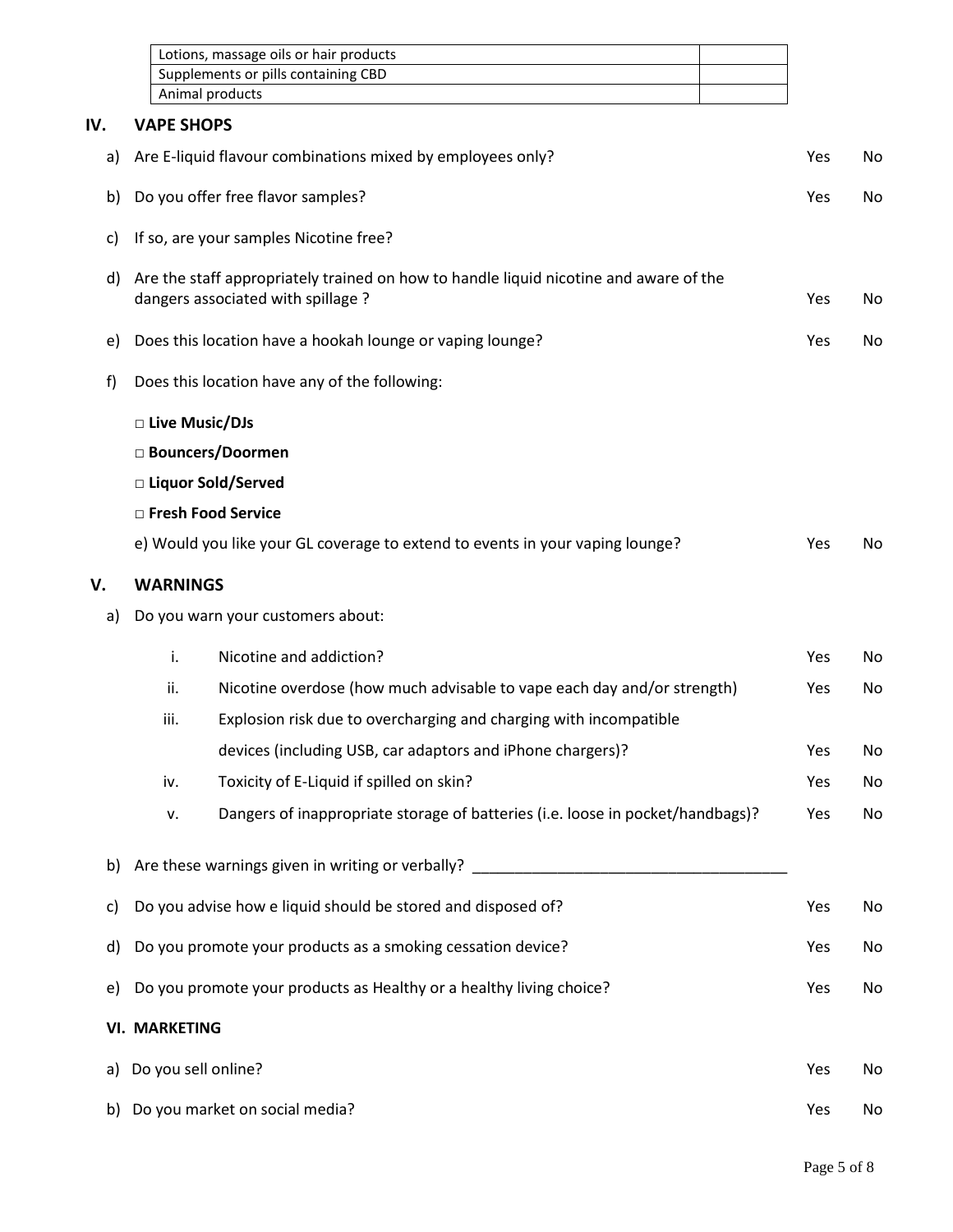|  |  |  |  |  | c) Please describe controls in place at point of sale to prevent under age sales: |
|--|--|--|--|--|-----------------------------------------------------------------------------------|
|--|--|--|--|--|-----------------------------------------------------------------------------------|

| Do you sell Nationwide?<br>d)<br>Yes<br>If Yes, how do you verify that out of state customers are in compliance with relevant state law related<br><b>GENERAL INFORMATION</b><br>Have any of your products been discontinued or recalled in the past 5 years, for reasons<br>other than popularity?<br>Yes<br>i.<br>Are you planning to introduce any new products (other than new flavours) in the next 12<br>months?<br>Yes<br>If yes, list product(s) example and the set of year and the set of year.<br>i.<br>Can your products be identified from those of competitors?<br>Yes<br>Do you keep comprehensive sales records for your customers and if so for how<br>long ? (i.e. if asked – could you verify what was sold to a specific customer on a<br>specific date)<br><b>INSURED HISTORY - CLAIMS, LOSSES, INCIDENTS:</b><br>Have you had any claims in the past 5 years?<br>Yes<br>If yes, on a separate sheet provide details and attach loss runs |    |                                                                                                      |     |
|----------------------------------------------------------------------------------------------------------------------------------------------------------------------------------------------------------------------------------------------------------------------------------------------------------------------------------------------------------------------------------------------------------------------------------------------------------------------------------------------------------------------------------------------------------------------------------------------------------------------------------------------------------------------------------------------------------------------------------------------------------------------------------------------------------------------------------------------------------------------------------------------------------------------------------------------------------------|----|------------------------------------------------------------------------------------------------------|-----|
|                                                                                                                                                                                                                                                                                                                                                                                                                                                                                                                                                                                                                                                                                                                                                                                                                                                                                                                                                                |    |                                                                                                      |     |
|                                                                                                                                                                                                                                                                                                                                                                                                                                                                                                                                                                                                                                                                                                                                                                                                                                                                                                                                                                |    |                                                                                                      | No. |
|                                                                                                                                                                                                                                                                                                                                                                                                                                                                                                                                                                                                                                                                                                                                                                                                                                                                                                                                                                |    |                                                                                                      |     |
|                                                                                                                                                                                                                                                                                                                                                                                                                                                                                                                                                                                                                                                                                                                                                                                                                                                                                                                                                                |    |                                                                                                      |     |
|                                                                                                                                                                                                                                                                                                                                                                                                                                                                                                                                                                                                                                                                                                                                                                                                                                                                                                                                                                | a) |                                                                                                      |     |
|                                                                                                                                                                                                                                                                                                                                                                                                                                                                                                                                                                                                                                                                                                                                                                                                                                                                                                                                                                |    |                                                                                                      | No  |
|                                                                                                                                                                                                                                                                                                                                                                                                                                                                                                                                                                                                                                                                                                                                                                                                                                                                                                                                                                |    |                                                                                                      |     |
|                                                                                                                                                                                                                                                                                                                                                                                                                                                                                                                                                                                                                                                                                                                                                                                                                                                                                                                                                                | b) |                                                                                                      |     |
|                                                                                                                                                                                                                                                                                                                                                                                                                                                                                                                                                                                                                                                                                                                                                                                                                                                                                                                                                                |    |                                                                                                      | No  |
|                                                                                                                                                                                                                                                                                                                                                                                                                                                                                                                                                                                                                                                                                                                                                                                                                                                                                                                                                                |    |                                                                                                      |     |
|                                                                                                                                                                                                                                                                                                                                                                                                                                                                                                                                                                                                                                                                                                                                                                                                                                                                                                                                                                | C) |                                                                                                      | No  |
|                                                                                                                                                                                                                                                                                                                                                                                                                                                                                                                                                                                                                                                                                                                                                                                                                                                                                                                                                                | d) |                                                                                                      |     |
|                                                                                                                                                                                                                                                                                                                                                                                                                                                                                                                                                                                                                                                                                                                                                                                                                                                                                                                                                                |    |                                                                                                      |     |
|                                                                                                                                                                                                                                                                                                                                                                                                                                                                                                                                                                                                                                                                                                                                                                                                                                                                                                                                                                |    |                                                                                                      |     |
|                                                                                                                                                                                                                                                                                                                                                                                                                                                                                                                                                                                                                                                                                                                                                                                                                                                                                                                                                                | a) |                                                                                                      | No  |
|                                                                                                                                                                                                                                                                                                                                                                                                                                                                                                                                                                                                                                                                                                                                                                                                                                                                                                                                                                |    |                                                                                                      |     |
|                                                                                                                                                                                                                                                                                                                                                                                                                                                                                                                                                                                                                                                                                                                                                                                                                                                                                                                                                                | b) | Are you aware of any incident(s) that may result in a claim not reflected in the above question? Yes | No. |

If yes, explain: 15 yes, explain: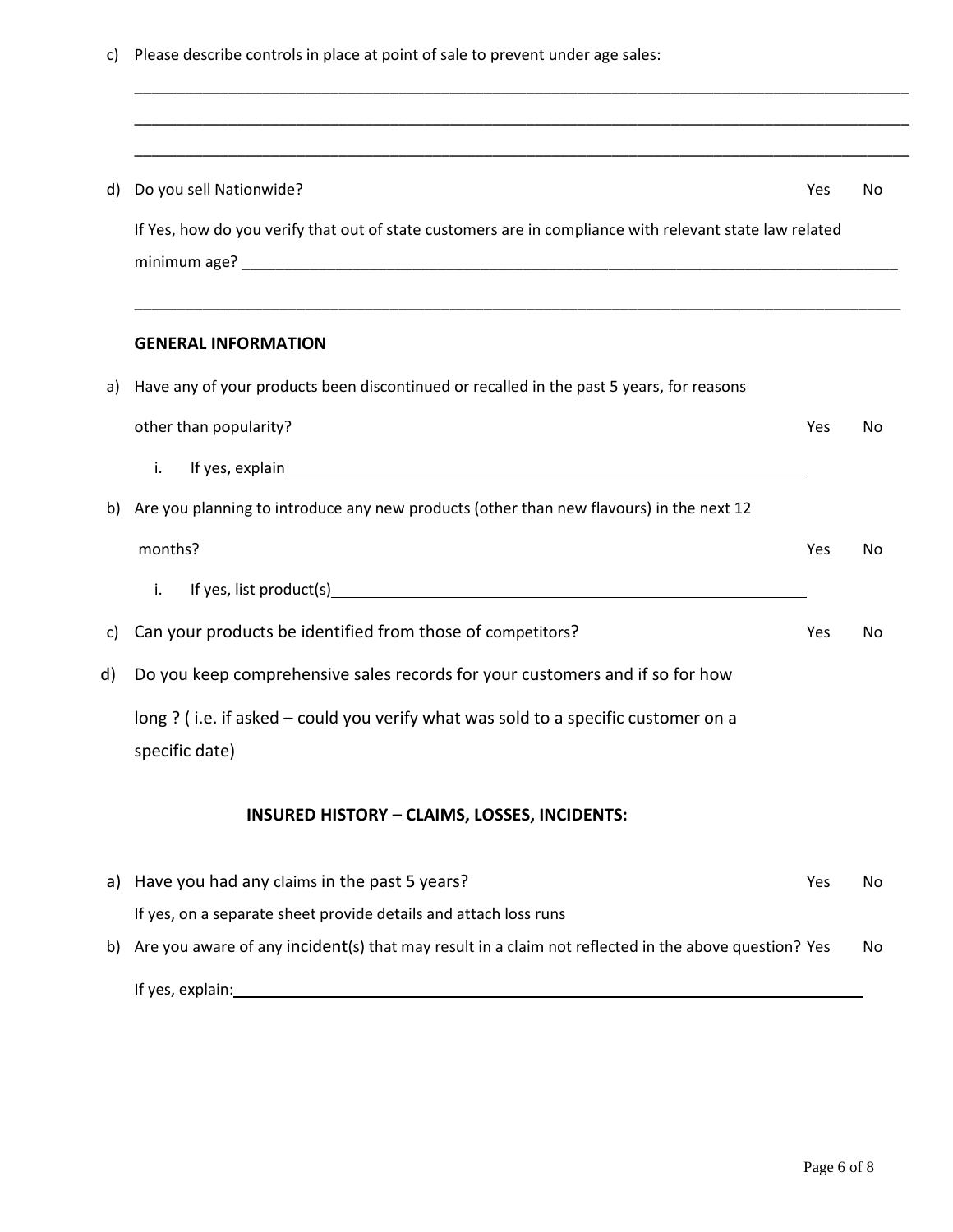## **VI. COVERAGE HISTORY:**

| a) |                                                                                                                                                                                                                                |            |             | Limits: $\frac{\xi_{\text{max}}}{\xi_{\text{max}}}-\frac{\xi_{\text{max}}}{\xi_{\text{max}}}-\frac{\xi_{\text{max}}}{\xi_{\text{max}}}-\frac{\xi_{\text{max}}}{\xi_{\text{max}}}-\frac{\xi_{\text{max}}}{\xi_{\text{max}}}-\frac{\xi_{\text{max}}}{\xi_{\text{max}}}-\frac{\xi_{\text{max}}}{\xi_{\text{max}}}-\frac{\xi_{\text{max}}}{\xi_{\text{max}}}-\frac{\xi_{\text{max}}}{\xi_{\text{max}}}-\frac{\xi_{\text{max}}}{\xi_{\text{max}}}-\frac{\xi_{\text{max}}}{\$ | Premium: $\zeta$ __________________ |    |
|----|--------------------------------------------------------------------------------------------------------------------------------------------------------------------------------------------------------------------------------|------------|-------------|-------------------------------------------------------------------------------------------------------------------------------------------------------------------------------------------------------------------------------------------------------------------------------------------------------------------------------------------------------------------------------------------------------------------------------------------------------------------------|-------------------------------------|----|
|    | Rate: \$                                                                                                                                                                                                                       |            | Term: Term: | Deductible/SIR: \$______________________                                                                                                                                                                                                                                                                                                                                                                                                                                |                                     |    |
| b) | Coverage Form:                                                                                                                                                                                                                 | Occurrence | Claims Made | Retro Date: ___________________                                                                                                                                                                                                                                                                                                                                                                                                                                         |                                     |    |
| C) | Has the applicant ever been declined or refused coverage, or had its coverage                                                                                                                                                  |            |             |                                                                                                                                                                                                                                                                                                                                                                                                                                                                         |                                     |    |
|    | cancelled or non-renewed?                                                                                                                                                                                                      |            |             |                                                                                                                                                                                                                                                                                                                                                                                                                                                                         | Yes                                 | No |
|    | If yes, explain: The same state of the state of the state of the state of the state of the state of the state of the state of the state of the state of the state of the state of the state of the state of the state of the s |            |             |                                                                                                                                                                                                                                                                                                                                                                                                                                                                         |                                     |    |
|    |                                                                                                                                                                                                                                |            |             |                                                                                                                                                                                                                                                                                                                                                                                                                                                                         |                                     |    |

#### **VII. COVERAGE REQUEST:**

a) Limits of Coverage/Deductibles:

| Coverage                  | <b>Limits Requested</b>                                              | <b>Deductible Requested</b>                                                                 | <b>Retroactive Date</b><br><b>Requested</b> |     |
|---------------------------|----------------------------------------------------------------------|---------------------------------------------------------------------------------------------|---------------------------------------------|-----|
| <b>Products Liability</b> |                                                                      |                                                                                             |                                             |     |
| <b>General Liability</b>  |                                                                      |                                                                                             |                                             |     |
|                           | Do you require a Blanket Vendors Additional Insured Endorsement?     |                                                                                             | <b>Yes</b>                                  | No  |
|                           | Do you require an individual Vendors Additional Insured Endorsement? |                                                                                             | Yes                                         | No. |
|                           |                                                                      | If yes, provide name, address, and any special wording requested by the vendor/distributor: |                                             |     |
|                           |                                                                      |                                                                                             |                                             |     |
|                           |                                                                      |                                                                                             |                                             |     |
|                           |                                                                      | Do you require an individual a Landlord/Lessor Additional Insured Endorsement?              | Yes.                                        | No. |
|                           |                                                                      | If yes, provide name, address, and any special wording requested by the landlord/lessor:    |                                             |     |

\_\_\_\_\_\_\_\_\_\_\_\_\_\_\_\_\_\_\_\_\_\_\_\_\_\_\_\_\_\_\_\_\_\_\_\_\_\_\_\_\_\_\_\_\_\_\_\_\_\_\_\_\_\_\_\_\_\_\_\_\_\_\_\_\_\_\_\_\_\_\_\_\_\_\_\_\_\_\_\_\_\_\_\_\_\_\_

\_\_\_\_\_\_\_\_\_\_\_\_\_\_\_\_\_\_\_\_\_\_\_\_\_\_\_\_\_\_\_\_\_\_\_\_\_\_\_\_\_\_\_\_\_\_\_\_\_\_\_\_\_\_\_\_\_\_\_\_\_\_\_\_\_\_\_\_\_\_\_\_\_\_\_\_\_\_\_\_\_\_\_\_\_\_\_

\_\_\_\_\_\_\_\_\_\_\_\_\_\_\_\_\_\_\_\_\_\_\_\_\_\_\_\_\_\_\_\_\_\_\_\_\_\_\_\_\_\_\_\_\_\_\_\_\_\_\_\_\_\_\_\_\_\_\_\_\_\_\_\_\_\_\_\_\_\_\_\_\_\_\_\_\_\_\_\_\_\_\_\_\_\_\_

I understand and agree this Application and any supplements attached hereto will be relied upon for issuance of any policy. I further understand and agree that failure to provide a true and accurate response to the foregoing questions may, at the option of the company, result in the voiding of the insurance issued in reliance on this application and/or denial of claims under any policy issued.

*I authorize and consent to investigations of information bearing upon moral character, professional reputation and fitness to engage in the activities of my business including authorization to every person or entity, public or private, to release to all Lloyd's of London participating syndicates, any documents, records or other information bearing upon the foregoing. I understand and agree these investigations shall not be confined to information submitted in this application, but shall include any other sources of information deemed relevant by the Company as may be authorized by law.* 

*Furthermore, I understand that the policy applied for will apply only to CLAIMS FIRST MADE AND REPORTED to the Company in writing within the period of coverage shown on the certificate of insurance issued with the policy or certificate on the date the policy is canceled or terminated, whichever comes first or as otherwise provided by the policy.* 

*I understand this insurance is being provided through a surplus lines company and the insurer may not be subject to all the insurance laws and rules in my state and the risk is not protected by the State Insurance Insolvency Fund.*

*WARNING*